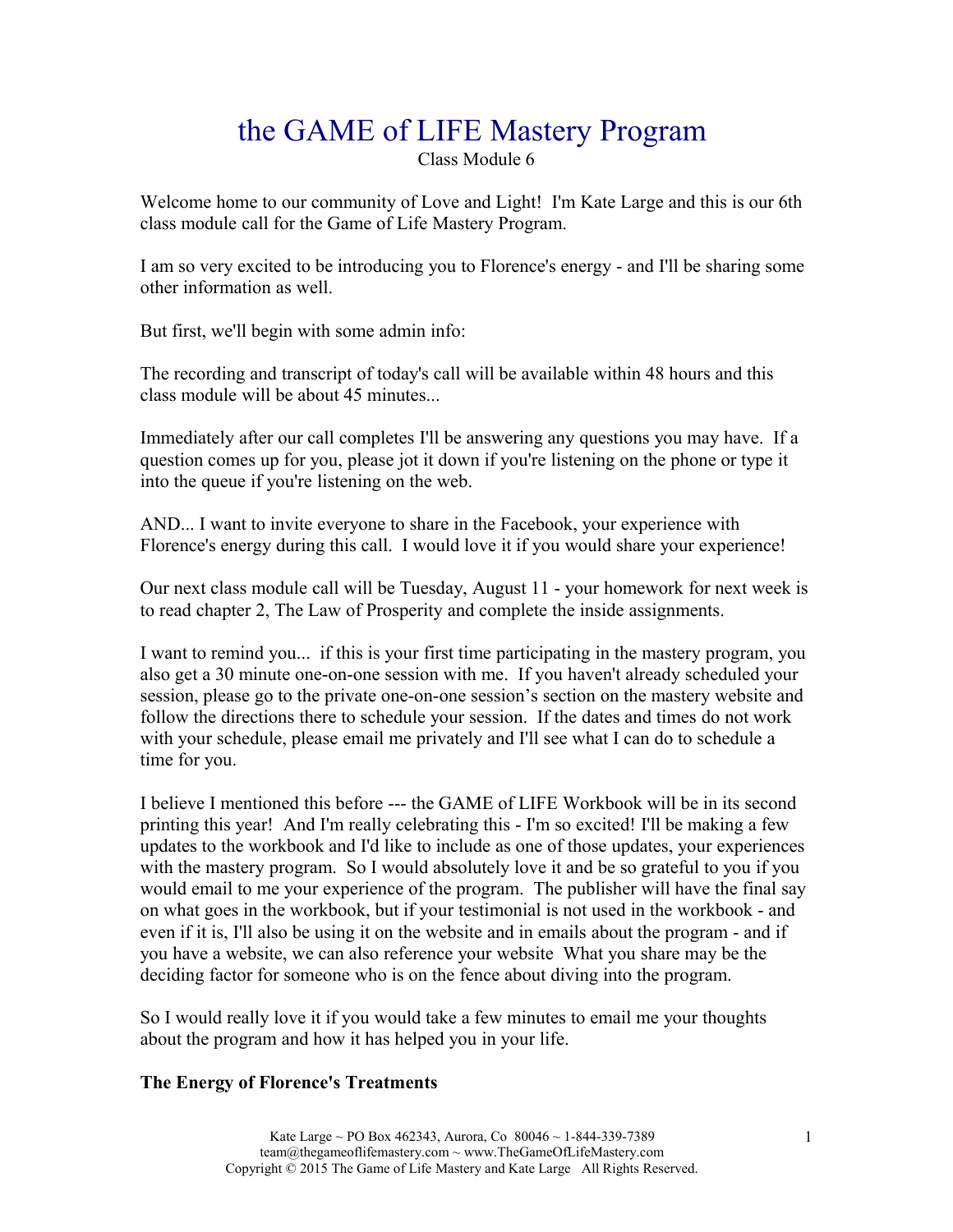Okay, so this is our sixth class module and I trust that you're exactly where you need to be! Your homework was to read Chapter 8, Intuition and Guidance and complete the Inside Assignments, but if you haven't, don't worry, simply ask your angels to guide you to what is of your highest good to read and complete next!

In this call we're going to be working with Florence's energy, but first I want to talk about the energy behind her treatments.

When Florence was living she would "Speak the Word" and perform "Treatments" for people. Florence would create an energetic container of "knowing" that whatever the person she was "treating" - whatever they wanted to experience - whatever they wanted to be, do or have, was already theirs at a higher plane of existence - she knew this without any doubt.

Florence understood that the only way we can have the "idea" of something is because it already exists. It exists in a higher dimension, and then we open our hearts into a greater awareness and that "idea" flashes in and we feel the excitement of being, doing or having this "idea".

Whatever flashes into your consciousness IS possible because it is already in your awareness - so when I say what you wish to experience already exists at a higher plane of existence, I really mean it - and so did Florence.

Florence knew with every cell of her BE-ing that whatever the person wanted was already theirs, they just needed to believe it, too, to bring it into their reality.

So Florence's energy never waivered - no matter what the person wanted. She knew the money, the apartment, the relationship, the business, the experience, the closer connection with God --- whatever they wanted existed.

No question.

No doubt.

No fear.

Just simple, matter of fact - it already existed - was already theirs.

So her "treatments" and "speaking the word" were of the energy of this knowing of having already received.... when there was no sign of it in sight to the human eye.

She created a safe container of energetic knowing that held her and the person she was treating for. Because Florence's energy was so anchored, solid and firm in the "knowing" it was easier for her student to believe, too.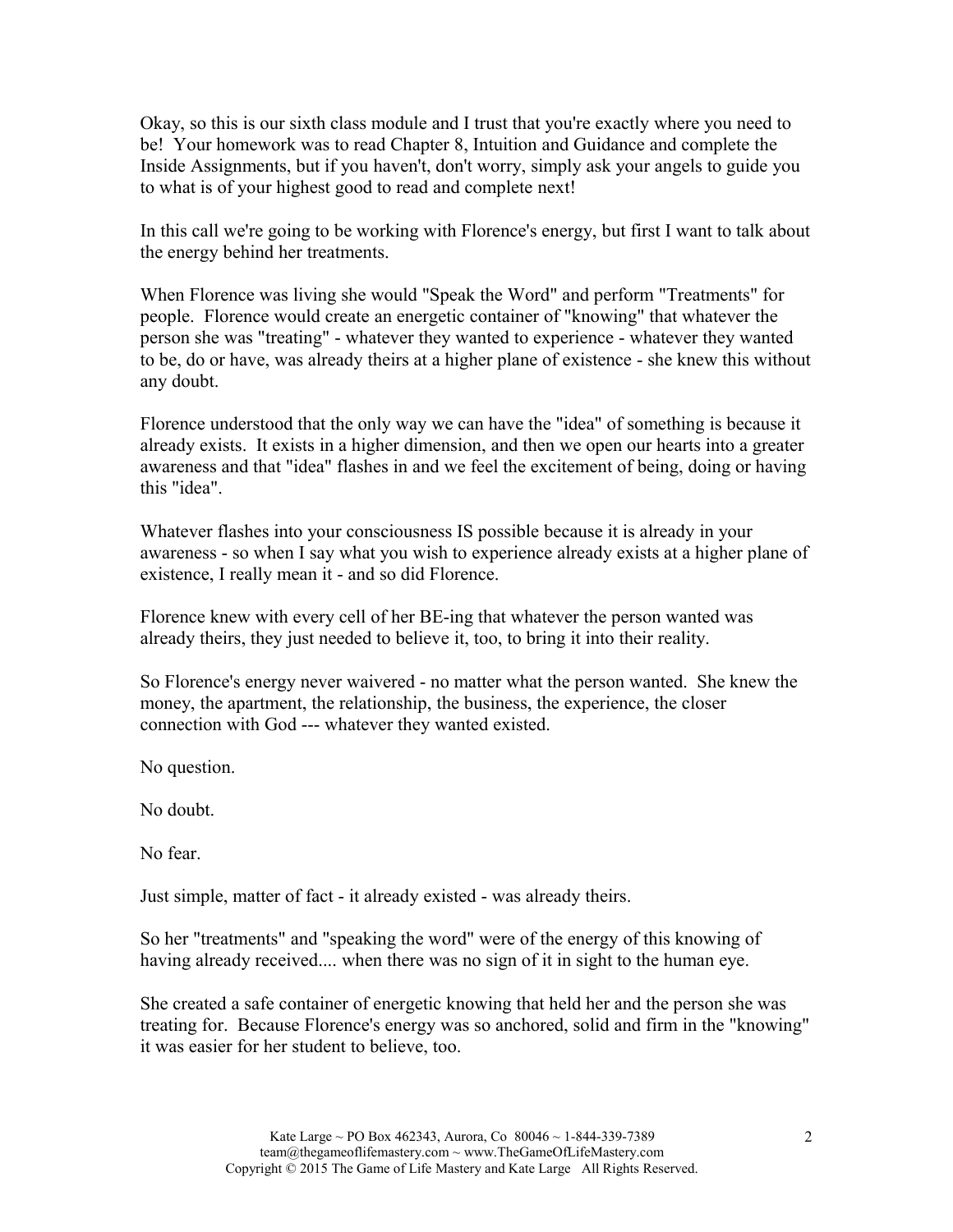The student would ascend their energetic vibration to that of Florence's knowing so powerfully that when they were no longer together physically, the student was still able to maintain that energy.

Florence held the Power of Two with her students and the people she "treated" for and when the student stepped to the plate and joined that excited, expectant, powerful energy of having already received ---- they did receive.

This program holds that same energetic "Power of Two" for you... The spiritual energy of Florence is very much alive and well and is multiplied by your angels and me - plus the other mastery students.

We know that whatever it is you wish to transform in your life, whatever it is you wish to create in your life ----- no-matter-what-it-is ---- no matter what you have or have not done in your life - no matter what your financial situation is, no matter what your background is --- no matter where you live... you have the ability to experience as your reality, everything that brings your heart joy - in whatever form that is. All that makes up your square of life: wealth, love, health, perfect self-expression - and everything in between is yours.

This program is a safe container of that BE-lief energy.

With that being said... I want to invite you to post in the private Facebook community what weighs on your heart that you're struggling with so we can support you - if there is something.

What is the energy that's between you and waking up with excitement and joy in the morning? Is it an energy you can put into words? If not, ask your angels to help you identify words to describe it, so we can help you heal it.

Remember, the private Facebook community is a safe place to be vulnerable. We're here to expand our awareness - me too - every time I facilitate this program I'm propelled into all kinds of new territory! Trust me - I'm human, too and to date, every time I've presented this program and the Secret Door to Success mastermind, a large dose of fear some fear that has been suppressed that has NOTHING to do with the programs, reveals itself to me - and Thank God I've known what to do with it to heal it!

We are ALL as an onion - and as we grow and expand our awareness, we peel back the layers of suppressed pain and fear and that fear comes forward - not to punish or drag us back, but to be healed to set us free!

And healing it does just that! Healing it opens the way to freely expand even more beautifully into joy, love and light! -- to Be, Do and Have more joy, love and light as our daily experience.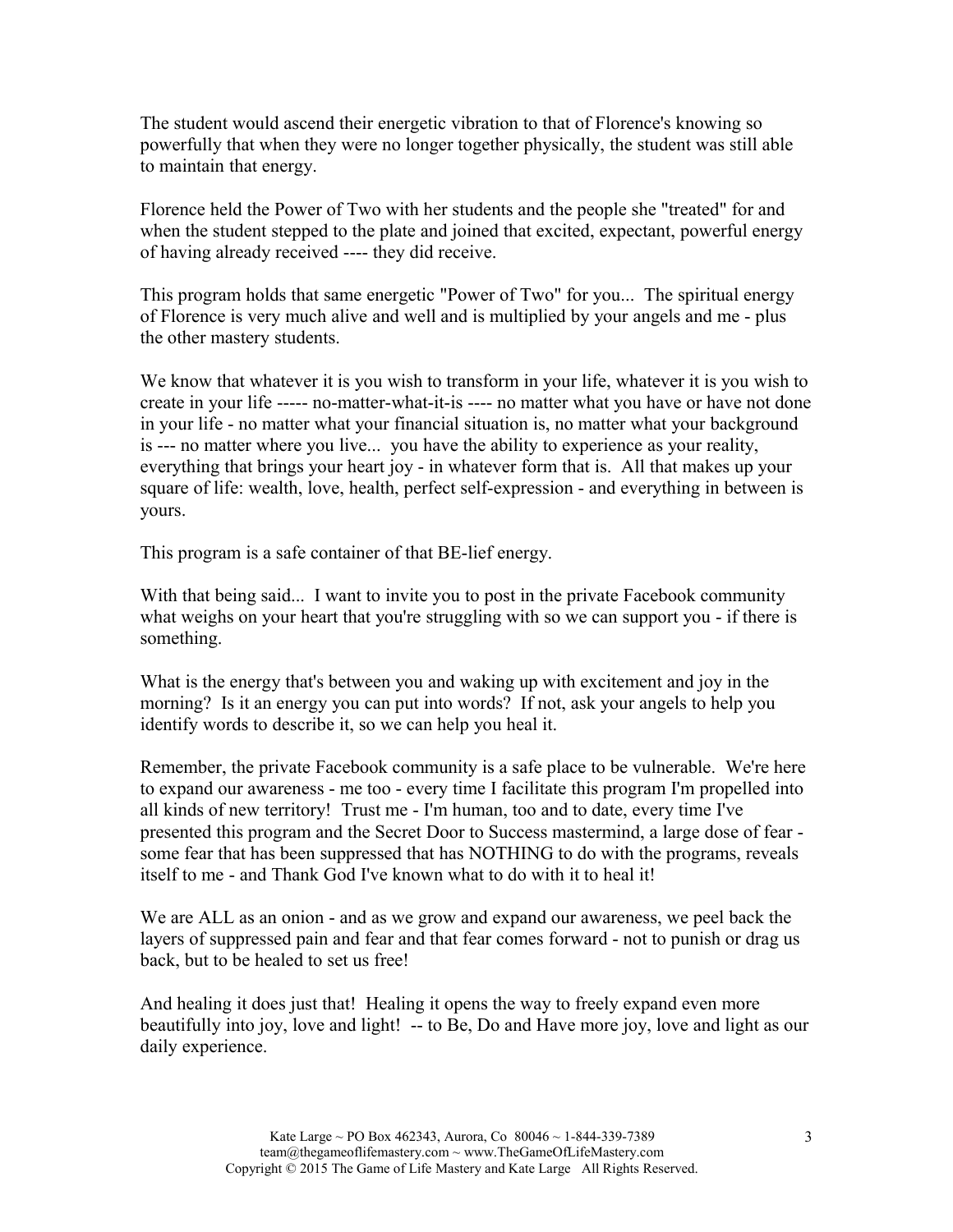When you experience a revelation of fear filled energy of the past that is screaming to be healed and you're struggling with healing it, reach out to the Facebook community! We're in this together... you're not alone - no matter what's going on in your life. If its painful, we're here for you. Reach out for help through the Facebook community - we're here to support you!

You're already working with Florence's energy whether you know it or not - as a follower of her teachings she's with you. Her energy is quiet and matter of fact, yet comforting and supportive. If you know Florence's energy already, you'll enjoy this opportunity to ask her questions and take your connection with her to a higher level. If you're unaware of her energy, I'm really excited to formally introduce you to her!

## **Insight to working with human spirits of the angelic realm**

But before we do that, I want to share some insight into working with the energy of the people who lived in human bodies but now reside in the angelic realm. I'll share with you some of my story in re-connecting and just how simple it really is to connect.

I believe before we incarnate to Mother Earth we meet with a counsel of guides to determine things we want to experience and heal while living in a human body. However I believe we have free will as to the "how" we will experience healing this energy in order to achieve living our version of heaven on earth.

And I believe this counsel of angels, guides and teachers work with us throughout our lives to help us achieve our goals - they're our A-Team of the angelic realm. And along the way, people we love may become a part of that team when their physical body expires and their spirit returns to the realm of the angelic.

Like many of you I suppressed the ability to communicate with my angelic guides as I grew up. Then when I got older and learned about our angelic team and felt their love, I wanted to speak with them. Because in my human mind, I knew they had a perspective of understanding that I simply did not have as a human and I wanted access to that perspective.

When I was in my early twenties I tried to figure out how to reconnect with them, but really didn't get anywhere with it - I didn't make that connection - it just didn't seem to be working. I'd try to meditate and fall asleep.

Then when my daughter, Jesse, was in elementary school we received some disturbing news about a friend. We were both very upset and when we stopped crying, Jess went downstairs to get something out of the dryer. We were alone in the apartment, but she clearly heard a female voice, "Hello..." She came running back upstairs totally freaked out.

That voice was my great grandmother - Jesse's great, great grandmother, trying to comfort her. When I explained this to Jesse, she was comforted... but she really didn't want to talk with Grandma Hailey that way.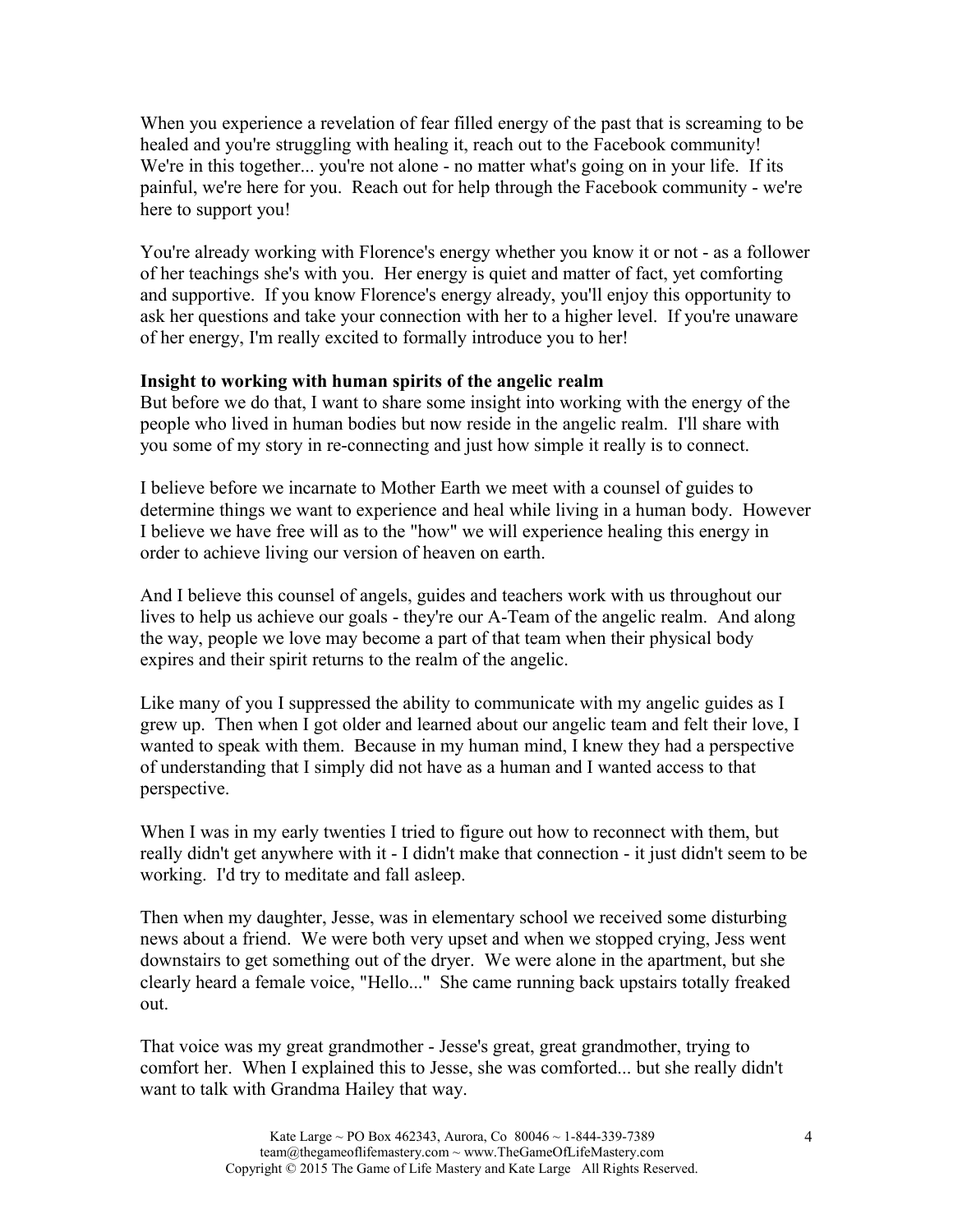But I did... I thought if Grandma Hailey could talk with Jesse, then she could sure talk with me.

So I read books about communicating with deceased loved ones. I tried to connect with her and other deceased relatives through meditation - and sometimes it worked - I spoke with them - and those connections - OMG they were AMAZING - and I can still remember them today as clearly as they were in those original moments of connecting! But most of the time.... I just fell asleep.

Then my cousin Vicky was diagnosed with terminal cancer. My dear grandmother, Laura, visited Vicki a lot and she shared with me how hard it was on Vicki's dad. He was really struggling with the fact that his daughter was dying and he didn't want to accept it.

One night, not long after Grandma told me this, I was wakened from a sound sleep by laughter. In my mind's eye I could see Vicki and my Great Grandma Hailey in a beautiful garden of yellow roses. They were talking and laughing.

I was excited to see them - and they were excited to see me.

Vicki told me to tell her father that she was "EXUBERANT!" - she told me this several times to make sure I got it. And to be honest... up to that point I had never even used the word exuberant to describe anything. It just wasn't a word in my vocabulary.

Then she told me to tell my grandmother, Laura, that she loved her. I asked her if she wanted me to tell her mother anything and she said, "She already knows."

Vicki had never seen my daughter Jesse, but she then told me that Jesse was beautiful. Well being the emotional girl that I am... I started to cry and to sniff and Grandma Hailey told me to stop it, because my husband would want me to get up and blow my nose! Somehow she knew sniffing annoys him and she had never even met him!

I thought that perhaps Vicki had passed that night, but she didn't, however she passed a few days later. Vicki's brother wrote her obituary and stated that Vicki had lived an "Exuberant" life! He didn't know about the conversation Vicki, Great Grandma Hailey and I had in the middle of the night, a thousand miles away - but he used the same word that Vicki did!

When I finally spoke with Vicki's mother, I asked her what Vicki's favorite flower was -- it was yellow roses.

This was a HUGE turning point for me.

When I think back about this experience, its as clear as it was when it happened. This is how to know when you talk with a deceased loved one that experience is real! Sharing this with you, right now, its like that experience just happened - its that clear.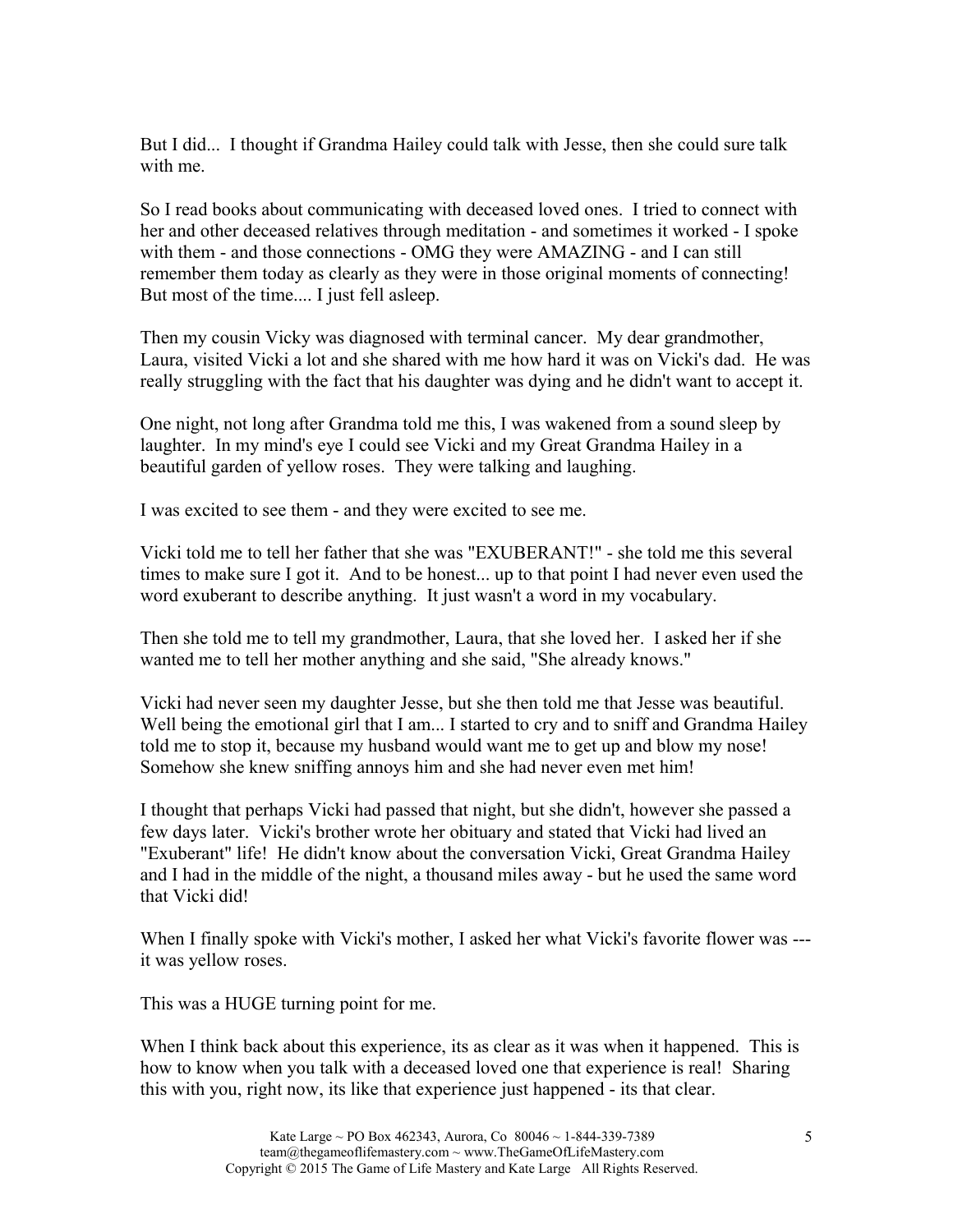When that happened - I had no more doubts about my ability to communicate with those of the angelic realm - I knew I could really do it.

But then not long after that I was having dinner with a friend - who had known my Grandma Hailey when she was living. I was so excited to tell her about the visit from Grandma Hailey and Vicki and how I'd created the Soul Kisses website and was actively working to improve my communication skills with those of the angelic realm.

But moments later I felt like I had hit a brick wall, because my friend was devout Catholic. She immediately disapproved and told me that the bible states that talking with deceased relatives is work of the devil.

This woman was my friend. I didn't want her to think badly of me, but I knew the energy I had been experiencing was of love and light and she had to be wrong! So... I just sat there, confused and unsure.

I retreated and I.... I looked deep within, I asked questions and I got answers and I KNEW with every cell of my being that yes... she was wrong.

I learned first hand... When you're working on something that is near and dear to your heart - something you're passionate about - something that brings you joy beyond measure... don't share it with just anybody. If you're not 100% sure someone you want to tell will support you. Don't. Do NOT tell them. Only tell people who will completely support you.

There are a lot of people out there who will try to squash your dreams - no matter what the dreams are. Some people will do it on purpose, others will do it just because they don't get it. And its ok that they don't get it. What's important is that you maintain your energy - for your passion.

And my friend, well... my friend died a few years ago. And the funny thing is... she immediately came to me - from spirit. Imagine that?? She condemned me while she was living, but didn't hesitate to come from spirit to tell me to give her husband a message. And that was ok.

As for my friend disapproving of my communicating with the angelic realm and cautioning me.... there are energies that are not of the light. Fear feeds these energies and gives them life. I want to ask you to never use an Ouija board. And I suggest you ask that only those of the light be allowed to communicate with you when you intend to work with those in spirit. And you'll note that my mediation - my prayers in the meditations ask that only those of the light be allowed to communicate with us.

### **Big Jim and Barbara**

To get back to working with loved ones of the angelic realm... When my dad died during open heart surgery on Halloween in 2005 and I met with him in spirit before he left his physical body. I was sitting at my desk in Colorado, he was in a hospital a thousand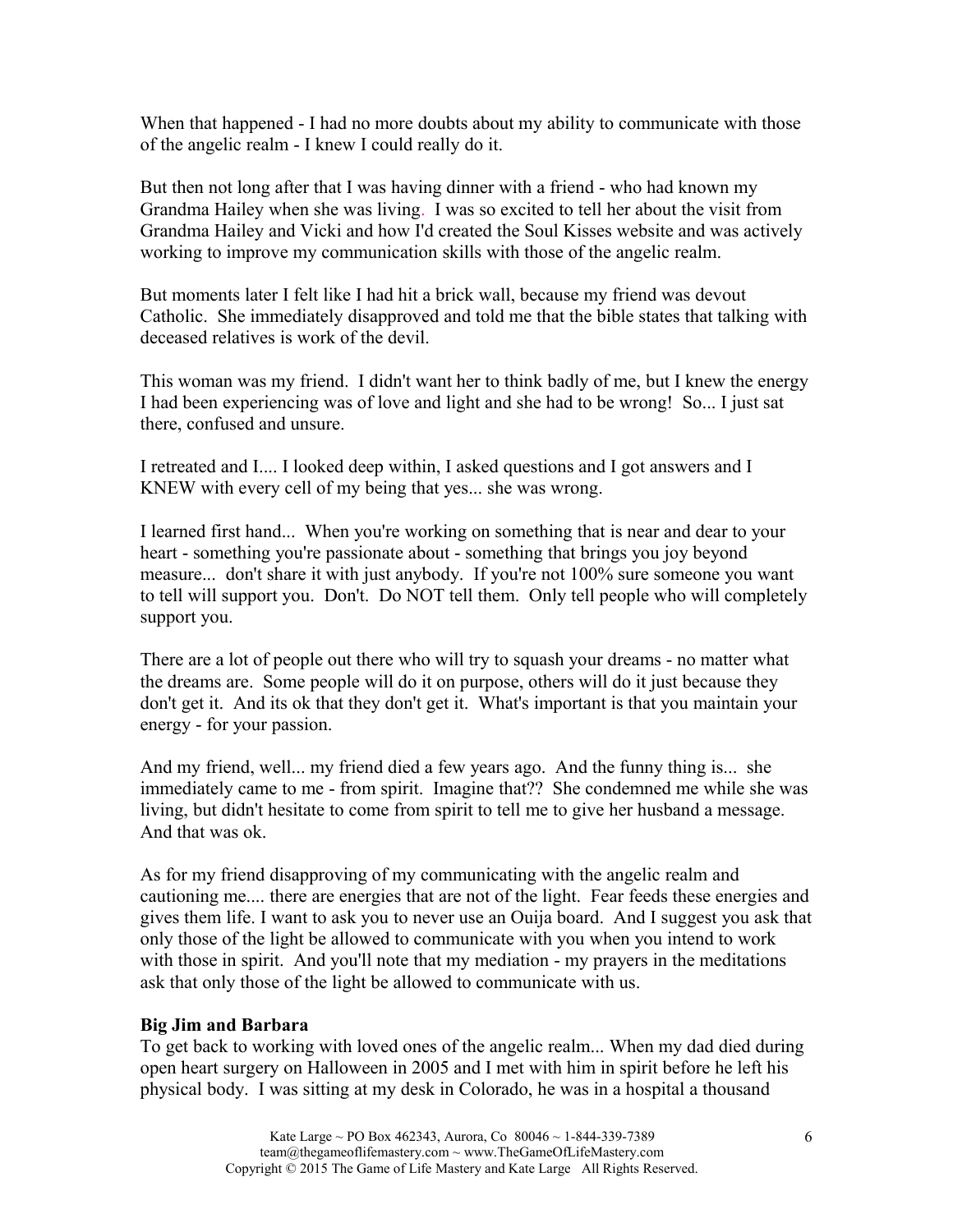miles away - our higher selves, our spirits, met over the operating table. We talk about this experience in *Waiting in the Other Room* book we wrote together and published in 2009 - four years after his death.

When he died, I hadn't seen him for 12 years, but we talked on the phone - a lot - and when we got on the phone my battery usually died before our calls were complete. So when he died, and his spirit came to see me, it was as if he never really died - I was still talking to him.

The next morning after his death, I was getting dressed and I heard him laughing and he said, "you've put on weight!"

Like... Really, daddy? You're in this magical place and your first comment is, "you've put on weight!" As unenlightening as the comment was, it confirmed for me that it was him, because he would say something like that - and the laughter - well that completely took the sting out of the comment.

When Daddy died, my dear friend Barbara Mark, co-author of Angelspeake, shared with me that one of her deceased friends explained from the angelic realm that the physical body dying is simply a breath....

An exhale of breath out of the body into spirit form. The body simply being the vessel that houses our spirit here on Mother Earth.

In the spring of 2006 Barbara was diagnosed with cancer. She died that summer. Her sister Trudy called me early that next morning to let me know. After talking with Trudy, I walked into my office and stood in the center of the room looking around and I said out loud, "Well... I guess I should get some work done today..."

Then as clearly as I'm talking to you right now, I heard Barbara laughing and she said, "If you can't take off on the day your best friend dies, then when can you?"

I grabbed a pen and paper and wrote down everything she said! She was so excited, she said "Kate, I was right when I told you that dying is just a breath - just a breath out of the physical body into spirit! There's no pain - only love - and the love.... Oh Kate, she said... the love here is more than the human mind can take in - you become LOVE! There are no human words to express it!!"

Barbara was ecstatically happy!

Communicating with the spiritual essence of those who once lived in human bodies is a gift we give to ourselves and to them. Daddy says its like applause and they can't get enough of it!

And... my experience has been that I've never spoken to a human spirit that was unhappy. My dad suffered from severe depression before he died - and now, every time I see him,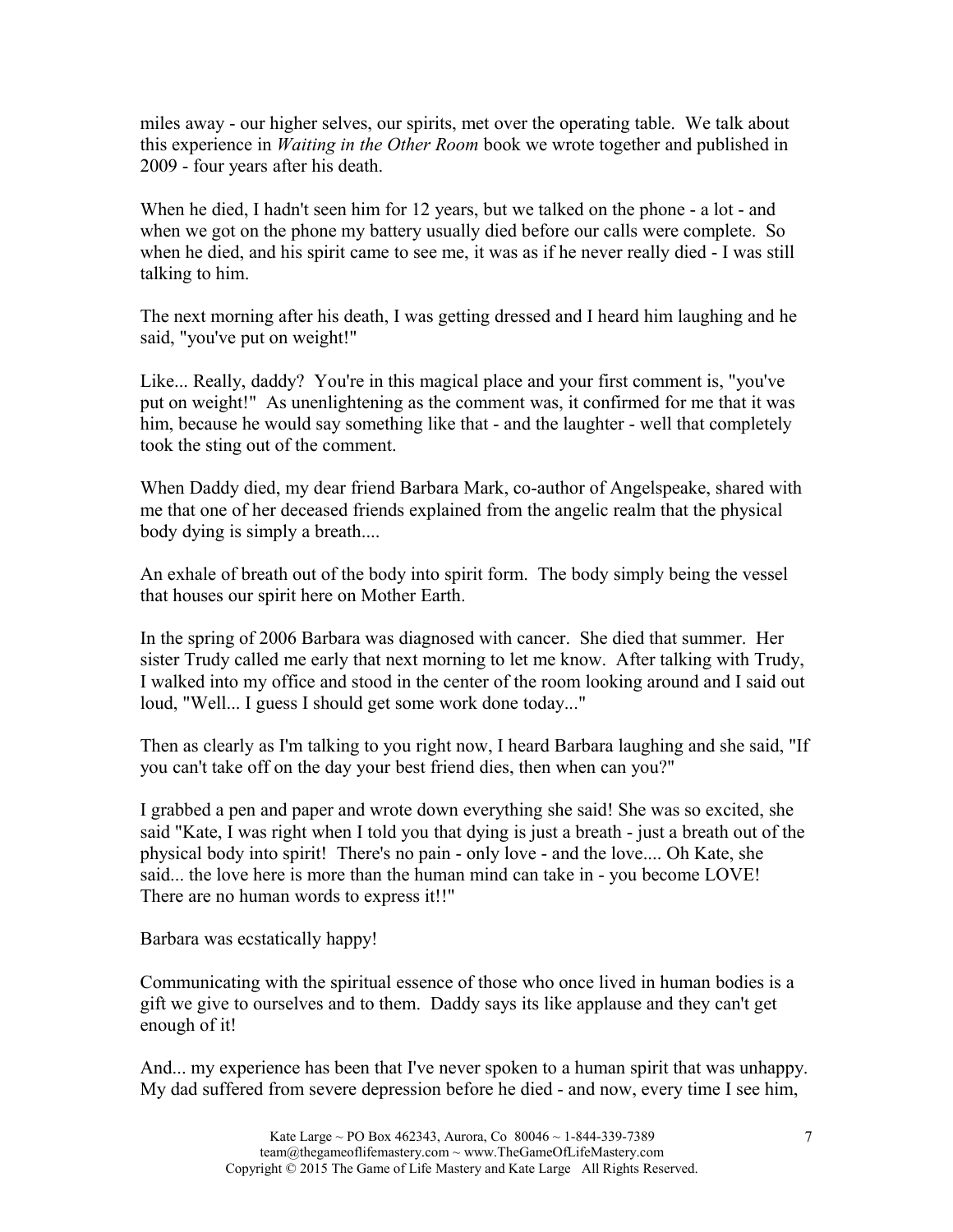he's smiling and happy - even when I'm not. When my cousin Vicki was dying, she and Grandma Hailey were happy and laughing. Barbara was ecstatic when she first came to me and has been every time since.

What I've learned is that we are communicating with the angelic realm all the time every moment of every day. And each of us take in that communication in our own way. We may have a feeling or knowing within or a nudge, or we may hear them or see them in our mind's eye.

And the reason we're not consciously aware of them communicating with us is because they've been with us since before we were born, so they are a part of us - like our heart we all have one and its working, but we don't feel it all the time. Same with our Angelic A-Team - they're always with us, but we don't always feel them. That's why many times when we do a meditation together I'll ask them to come in close, so you'll feel the shift of energy in the room to that higher vibration of love.

## **Florence**

At the end of last week's chapter five - on page 96 Florence states:

"In the world thought there is tribulation, but Jesus Christ said, "Be of good cheer; I have overcome the world."

The world thought is that of sin, sickness, and death. Jesus saw their absolute un-reality ----and said sickness and sorrow shall pass away, and death itself, the last enemy, be overcome."

That enemy of fear....

A short biography is sometimes included in Florence's books and it says: "We do know that it was in her apartment at 1136 Fifth Avenue that Florence Shinn passed away, a half hour before noon on October 17, 1940 at 69. The attending physician did not indicate the nature of her short illness."

Then he shares the comments of noted New York writer, Ira Glackens - and this is what it says:

"Finally one day Flossie went into her living room, sat down and died. Not long afterward her effects were sold in a dingy auction room. Edith Glackens, Ira's mother, found Flossie's goods and chattels had been sold and carted away. Only a few of her drawings were scattered on the floor, not yet having been swept up, and the attendant said she might have them. So Edith, faithful to her old friend, picked up the drawings off the floor and carried them home. No one else had cared. One or two of these rescued drawings are now in the Library of Congress."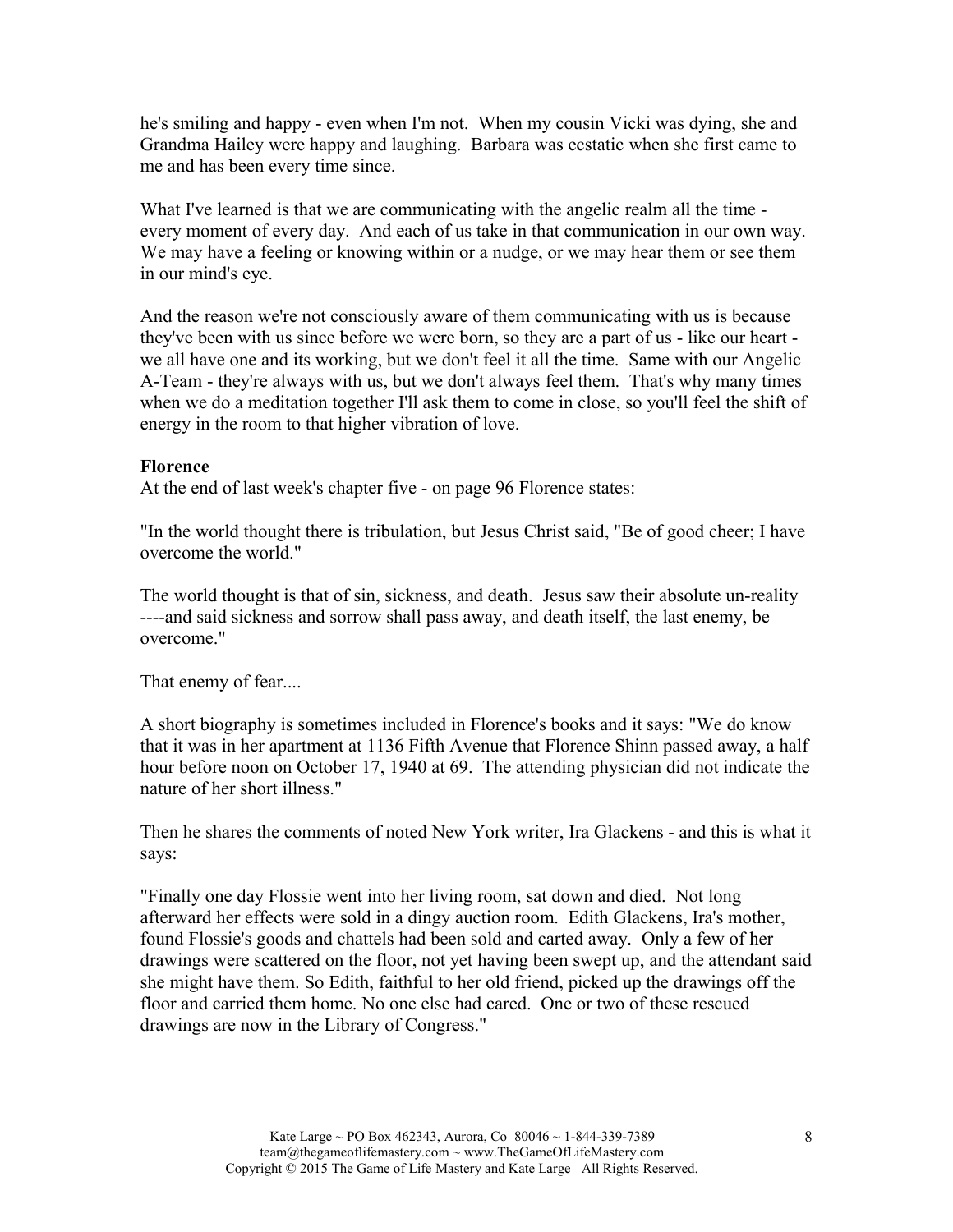"And on that note the story ends. But not really. Many thousands more than those Florence Scovel Shinn reached in person have made her life a very real part of theirs. Is it too much to suggest that in and through them she continues to play 'the game of life'?"

Every time I read this about Florence, I feel an intense sadness that isn't real, because Florence wasn't alone - she was never alone.

She fully understood the connection humans have with the angelic realm and she lived her life path as *one with God.* She had fully reconnected with the source of her life force energy and the reason her physical body died was because she had completed her mission this lifetime on Mother Earth and she was ready to go home.

She was and still is a remarkable metaphysical teacher with a true gift of holding the safe space for us - you and me - to look deeply within and face the fears of this lifetime as well as the fears of past lifetimes.

In the Who was Florence Scovel Shinn section in the beginning of the workbook, I suggest asking yourself, "What would Florence do in this situation?"

*And* to not be surprised when you receive a sign (or a "lead," as Florence calls it) to guide you. Because Florence now has the ability to be omnipresent. Meaning she can be with each one of us at the same time.

Florence's spirit is very much alive, well, and very active in both the angelic realm and here on Mother Earth.

In 2006, after implementing Florence's teachings for over 10 years, the energy of her spirit came to me - just like my dad does and told me she wanted me to write an e-course based on The Game of Life - and I thought that was a fantastic idea.

So we went to work. She chose which chapter we worked on first - and it wasn't chapter one. We had three chapters left when she disappeared. I asked my guides where she did she go? And they told me I had some physical world experiences to get through before we could finish.

This didn't sound good for me.... and it wasn't...

The experience rocked my life to its foundation, but I continued working with my guides and using Florence's simple techniques to manage my energy and I got through it. On the other side of the experience, she came back and we completed the final three chapters and the Soul Kisses community loved the e-course.

Then in 2009 she came back and wanted me to put the e-course into workbook format. Again, I was totally on board with that, so we did it. We self published the first workbook - just like she did in 1925. Then in 2010 Devorss & Company offered me a contract to publish it and we accepted. They were also the first ones to publish Florence's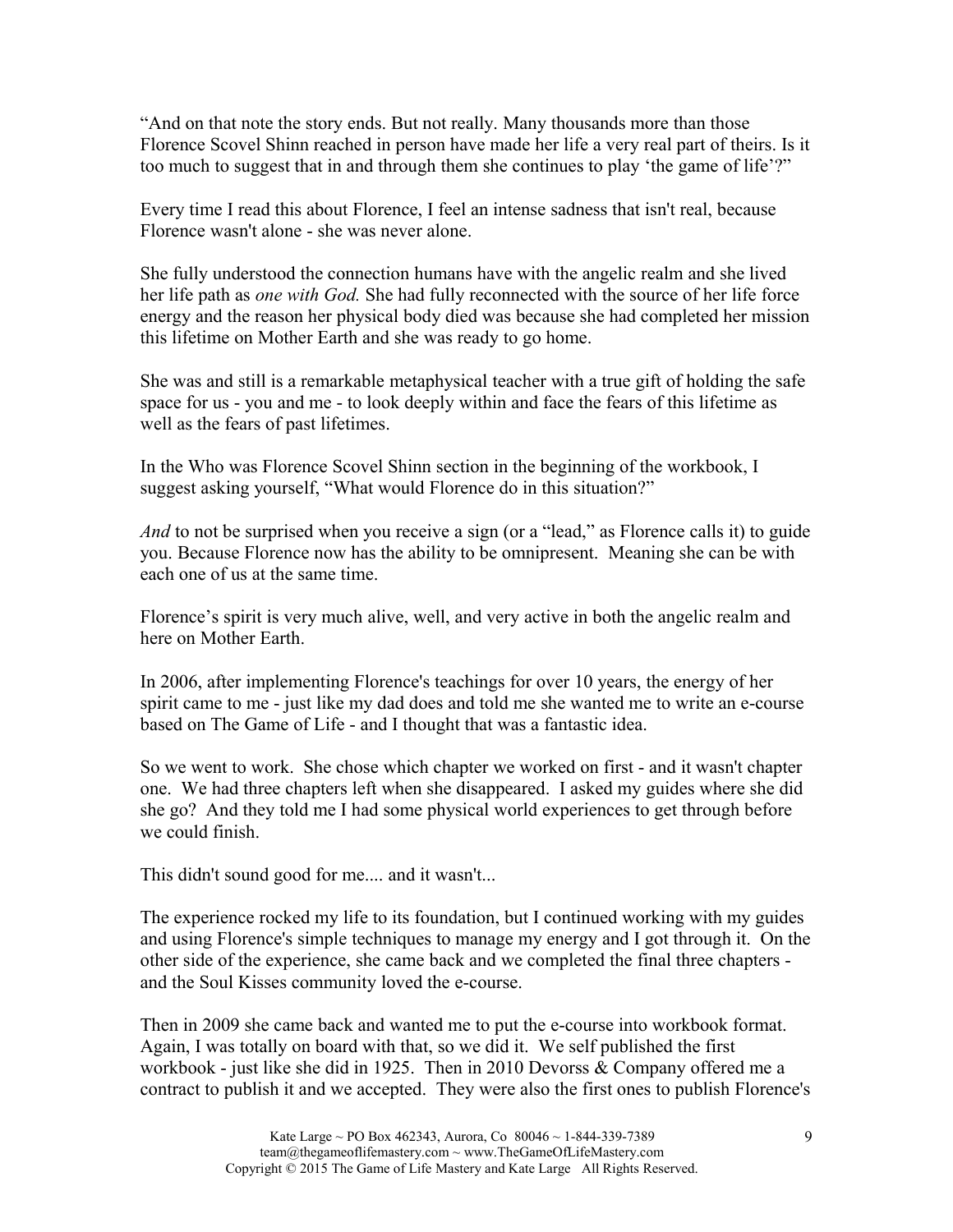book. It took them 3 years to put it in my hand, but finally in January of 2014 the new Game of Life Workbook made its debut.

And here we are. Florence and an entire team of angels are working behind the scenes to introduce and re-introduce people to her simple teachings. For those who want to transform their lives more quickly with a human hand of support as a community, the Game of Life Mastery Program is available.

In 2010 when the first workbook came out, I presented a program based on it, and people wrote to me telling me how they felt Florence's energy with them, helping them.

Florence helped me to deliver that program. I was so nervous - SOooo nervous! That was the first time I had presented any kind of program - I had never done anything like that and I would sit there moments before the program started - and I'd have sweat rolling down both sides - I'd be a mess and then I'd notice that Florence was sitting on the end of the desk... filing her nails. She did that before every call and I calmed down.

She's with you to help you.

Students of the Mastery program have shared with us how Florence has come to them in dreams, in meditations as well as working directly with them consciously.

You may not communicate with Florence or those of the angelic realm the same way I do - and that's ok - just simply allow yourself to experience whatever you experience. You may see a vision or experience in your mind's eye, like a movie trailer or movie itself you may see images or pictures. You may see Florence as an energy or light - or you may see her as she looked while living in her human body. You may even see her as a geometric shape.

You may hear whispers -- inside or outside your head - whispers of love and light - or you may simply have a knowing in your heart of the communication --- again... simply allow yourself to experience whatever you experience.

Oh... and if you're deceased relatives are like mine, one or more of them may hijack your experience – so they can talk with you! I had that happen once during a LIVE program that I was presenting. It was last year - my uncle was in the hospital having suffered a severe stroke and his higher self stepped in to talk with me while the recorded guided journey was playing during a live program call - it was all good, but totally unexpected!

So just allow yourself to experience whatever you experience and we'll just ask the angels to hold you in love and light and allow only those of the light to communicate with you.

With that being shared... Every time I've introduced everyone to Florence's energy, the experience has been awesome! I'm going to play the version that is in the Mastery Tool Library - the one with music. I love, love, love using this, because then I get to participate with you!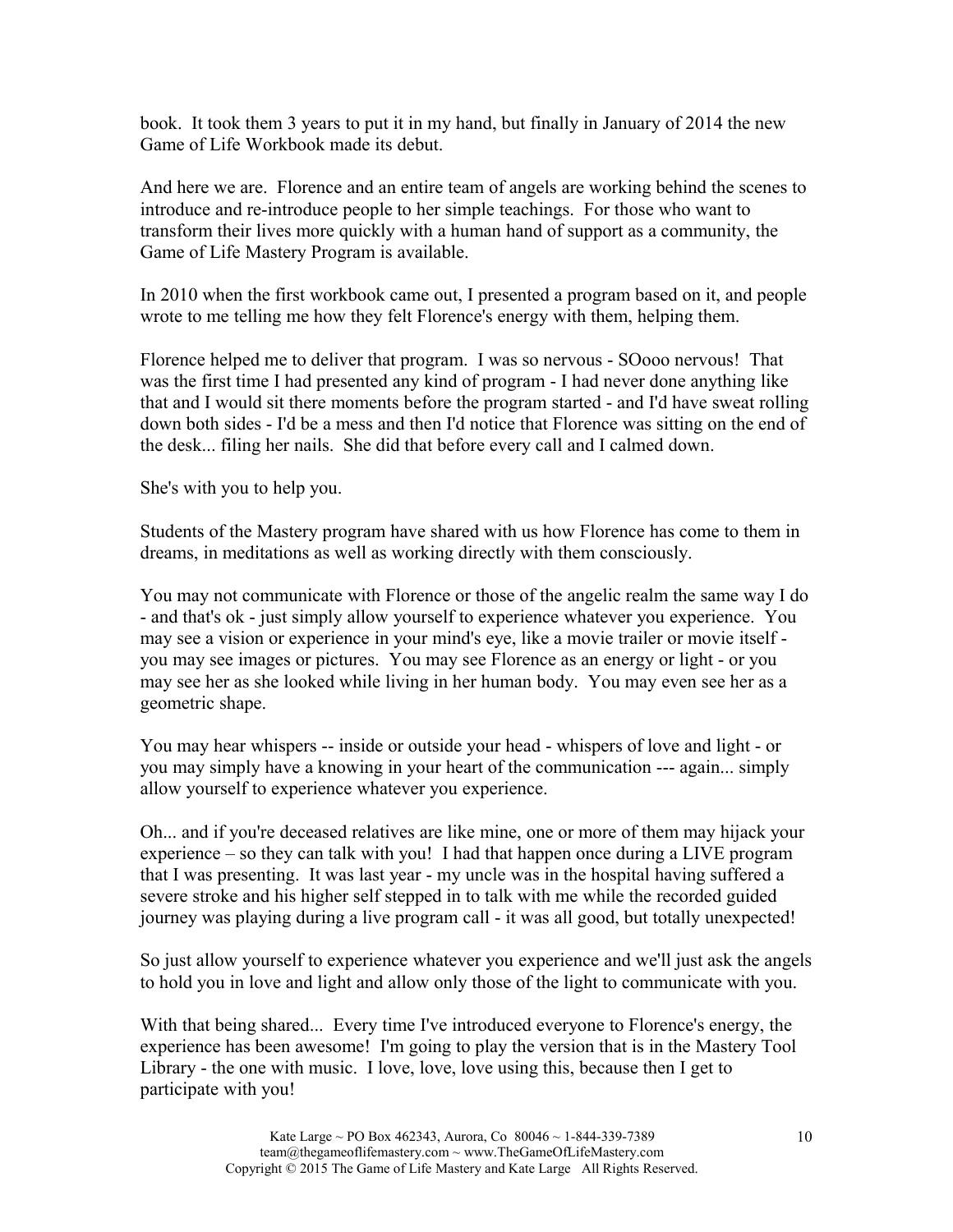I'll begin this guided journey to meet with Florence's energy in just a moment. First, I want to warn you that the recording may be a little louder than my voice, so be aware of that and pull the phone away from your ear before we start if you need to.

I want to ask the angels to hold the safe space as we meet with Florence.

#### **Meet Florence**

So we'll begin by quieting our minds.

Place your feet flat on the floor. With your hands gently in your lap, palms up and close your eyes.

Focus your attention on your heart and take a deep breath

Now shift your focus to gratitude of the blessings in your life. Embrace things that you are grateful for. Embrace the love of gratitude.

Ask yourself these questions – don't try to answer, just ask: Who am I? What do I want? What's my purpose? What makes me happy?

Now simply allow yourself to be aware of your physical body. Your hands in your lap – your feet flat on the floor.

Now focus again on your heart – allow yourself to hear the beating of your heart as a sound or feel it as a sensation.

Take deep breaths and with your eyes closed... allow yourself to experience whatever the angels bring to you... You may see Florence in your mind's eye, you may simply feel her energy and don't be surprised if you recognize it as familiar.

We begin with a prayer...

Father, Mother, God, Creator of All That Is....

We come together in love and light to meet with the loving energy of Florence Scovel Shinn. We ask that only those of the light be allowed to communicate with us. We ask for your guidance and support as we open our hearts to experience our highest possible good.

In deepest gratitude, Amen...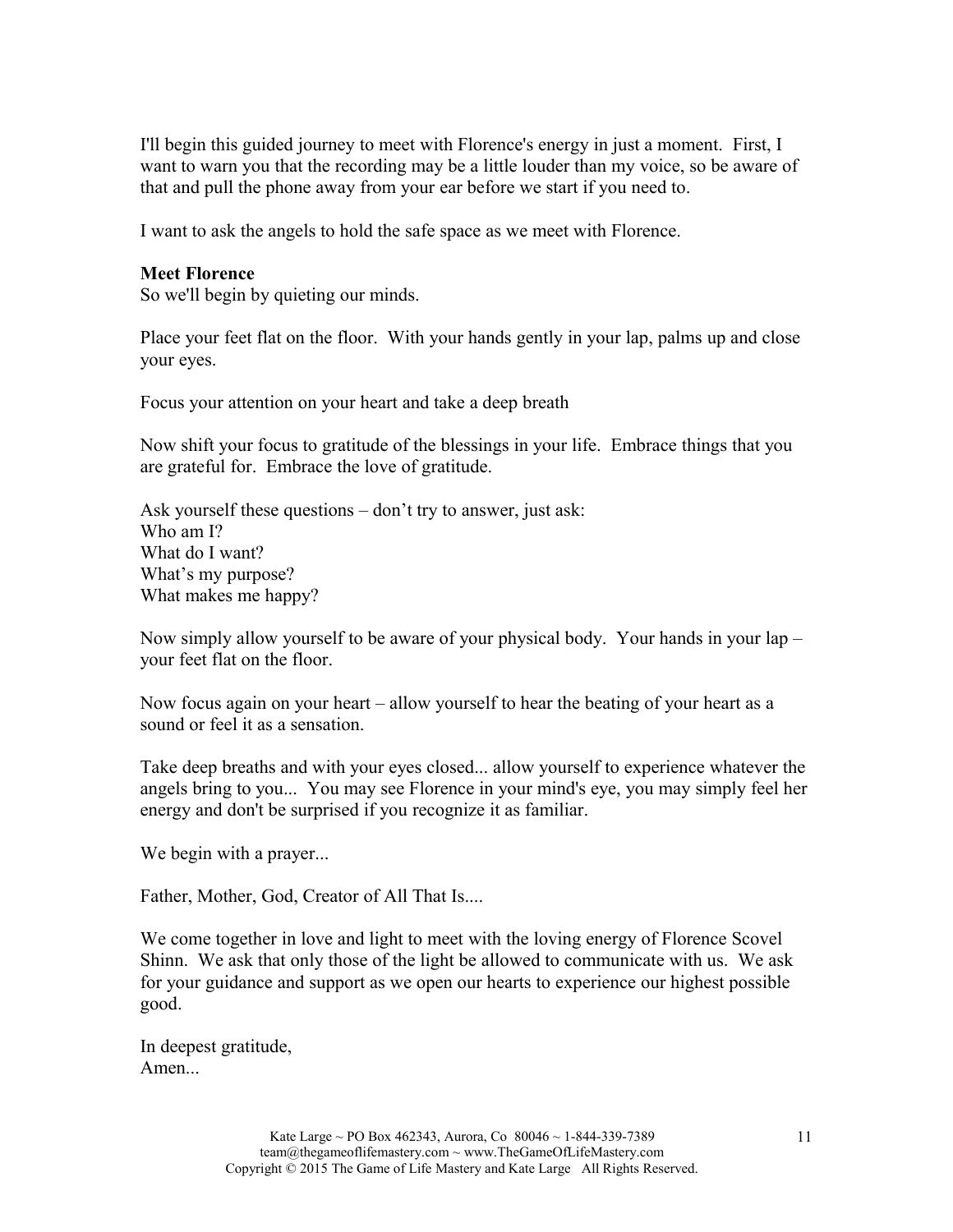Take a deep breath and see before you your mighty oak grounding tree. Step forward and gently touch the bark. As your hand slips into the tree lean into it and blend your spiritual being-ness into the loving essence of your grounding tree.

Your feet mold into the tree's roots and travel through the soils of Mother Earth down through the rocks, through the clay, down to the core love light at her center.

Take a deep breath and feel the vibrant healing energy of Mother Earth as it flows up the roots to your legs, through your body to your heart.

The branches of your tree open wide to the breath of God. Breathe deeply of the healing love of God.

Take another deep breath and expand the healing energies of Mother Earth and the love of God within your heart.

You are One with God...

Now the hand of an angel reaches for you from the other side of the tree. Take the angel's hand and step into the safe space of the angelic realm.

You've stepped into a beautiful garden, lush green plants and beautiful flowers welcome you.

The angel guides you deeper into the garden where Florence waits for you. She's sitting on a bench quietly enjoying the sunshine while she waits.

Walk over to her.

She's very excited to meet with you and hugs you with great affection.

Sit down beside her on the bench and get comfortable.

Florence wants to share that you've stepped into a magical time - a magical time that's easier to take your power back that you've given away this lifetime and previous lifetimes. Its easier to take it back now

And she's so happy to be holding the space for you to reconnect with the love that is your essence - to help you open your heart to the love and prosperity that is yours in all areas of your square of life.

Florence gently takes your hands in hers and with great love she asks, "What would you like to know?"

This is your time to ask her any question that you have.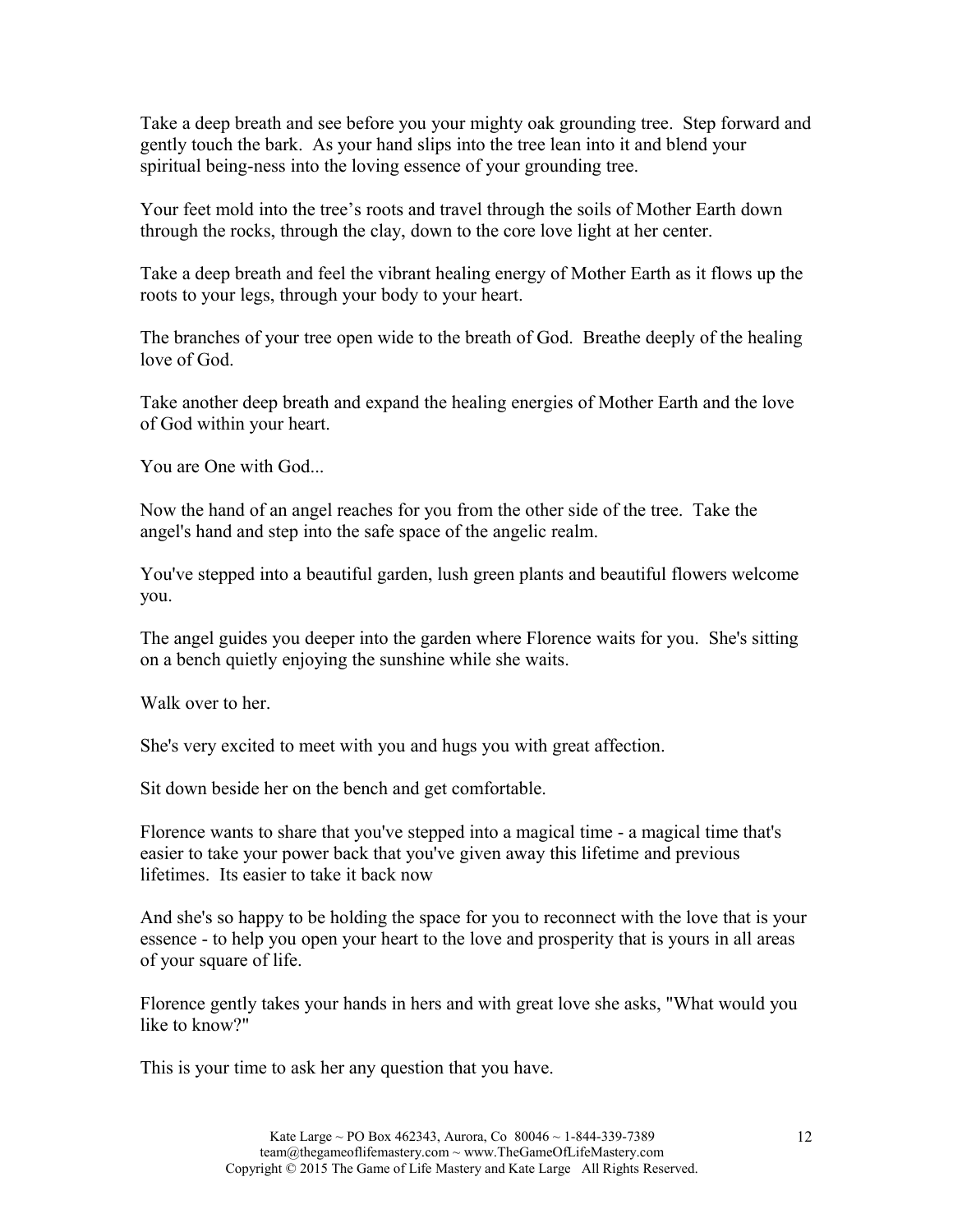Allow your heart to be open to whatever she shares with you.

While you sit here on the bench with Florence - talking with her - breathing in her energy and all the love she holds for you Ask her anything you wish to know and just allow yourself to take in her answers, her guidance, her wisdom - in whatever way that works best for you.

This is a beautiful place for you and Florence to get to know each other.

Breathe deeply, continue to breathe deeply and the connection grows stronger... and its easy to understand her love, her wisdom and her guidance.

Take a deep breath and know that you can return to this place any time you wish to work with Florence - if you like, set a time and date with her and she'll meet you here.

Now its time to return to the physical world. Thank Florence and the angels for meeting with you and walk back to your grounding tree - taking the loving energy of Florence with you.

Step into the grounding tree.

Breathe in deeply and see the roots of your grounding tree blend with your feet to burrow deeply into Mother Earth, down through the soil, the rocks, through the water, down to the core light of love within her. Take another deep breath and pull that vibrant healing light energy up through the soils of Mother Earth - up through your legs – up through your body to your heart.

Step out of the tree into the physical world, fully grounded and holding the love of this experience within your heart.

When you're ready, open your eyes.

### **Completion**

I love, love, love, love that magical journey with Florence. You have access to this journey with Florence as a separate audio file in the Mastery Tool Library. Be sure to download all the files in the Mastery Tool Library - and the recordings and transcripts of this program for your records so you'll have access to them whenever you need them.

Be open to Florence's calm assertive energy. And she has a rather extreme sense of humor, I know you'll love it. Ask her and your angels to work with you every day and they will!

This completes our call. Your homework for next week is to read Chapter 2 and complete the inside assignments. If you have a question and you're on the phone, please raise your hand by pushing \*2 on your key pad. If you're listening on the web, please type your message into the queue.